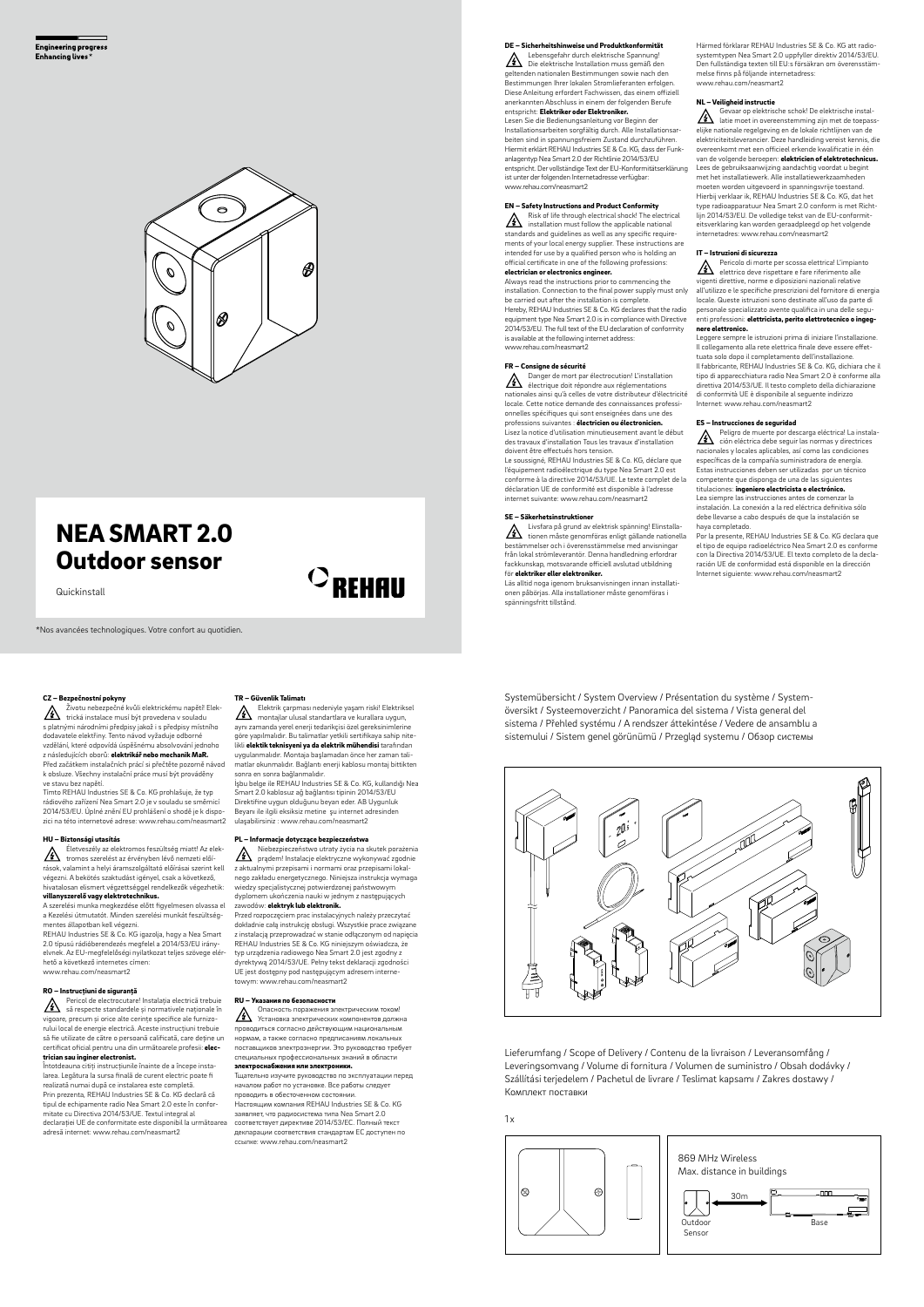Installation / Installation / Installation / Installation / Installatie / Installazione / Instalación / Instalace / Szerelés / Instalare / Montaj / Instalacja / Инсталляция

Weitere Informationen / Additional information / Informations complémentaires / Mer information / Overige informatie / Ulteriori informazioni / Más información / Další informace / További információk / Alte informații / Diğer bilgiler / Informacje dodatkowe / Дальнейшая информация



















Battery type: LR06 (AA) lithium battery 3.6V





# Delete Pairing to Base